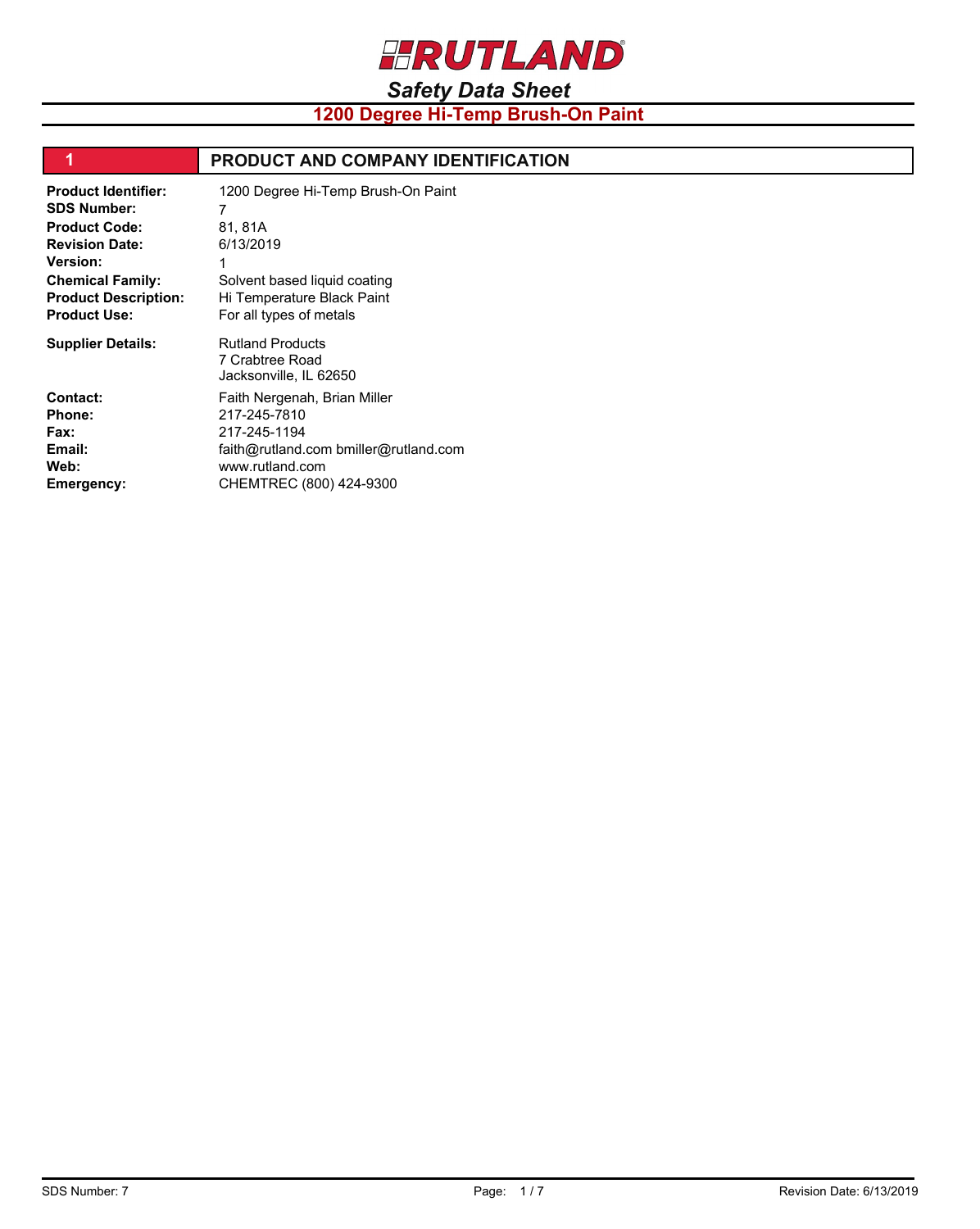HRUTLAND

# *Safety Data Sheet*

# **1200 Degree Hi-Temp Brush-On Paint**

## **2 HAZARDS IDENTIFICATION**

#### **Classification of the Substance or Mixture**

#### **GHS Classification in Accordance with 29 CFR 1910 (OSHA HCS):**

Physical, Flammable Liquids, 2

Health, Skin Irritation, 2

Health, Serious Eye Damage/Eye Irritation, 1

Health, Respiratory sensitization, 1

Health, Aspiration hazard, 1

Health, Germ cell mutagenicity, 1 B

Health, Carcinogenicity, 2 Health, Reproductive toxicity, 2

## **GHS Label Elements, Including Precautionary Statements**

#### **GHS Signal Word: DANGER**

#### **GHS Hazard Pictograms:**



#### **GHS Hazard Statements:**

- H225 Highly flammable liquid and vapour
- H315 Causes skin irritation
- H318 Causes serious eye damage

H334 - May cause allergy or asthma symptoms or breathing difficulties if inhaled

- H304 May be fatal if swallowed and enters airways
- H340 May cause genetic defects.
- H351 Suspected of causing cancer.
- H361 Suspected of damaging fertility or the unborn child.

#### **GHS Precautionary Statements:**

- P201 Obtain special instructions before use.
- P202 Do not handle until all safety precautions have been read and understood.
- P210 Keep away from heat, hot surfaces, sparks, open flames and other ignition sources. No smoking.
- P233 Keep container tightly closed.
- P240 Ground and bond container and receiving equipment.
- P241 Use explosion-proof electrical/ventilating/lighting equipment.
- P242 Use non-sparking tools.
- P243 Take action to prevent static discharges.
- P261 Avoid breathing dust/fume/gas/mist/vapours/spray.
- P264 Wash hands thoroughly after handling.
- P280 Wear protective gloves/protective clothing/eye protection/face protection.
- P281 Use personal protective equipment as required.
- P285 In case of inadequate ventilation wear respiratory protection.
- P301 + P310 IF SWALLOWED: Immediately call a POISON CONTROL CENTER (800-222-1222), physician or emergency room.
- P302 + P352 IF ON SKIN: Wash with plenty of water.
- P303 + P361 + P353 IF ON SKIN (or hair): Take off immediately all contaminated clothing. Rinse skin with water [or shower].
- P304 + P340 IF INHALED: Remove person to fresh air and keep comfortable for breathing.
- P304 + P341 IF INHALED: If breathing is difficult, remove victim to fresh air and keep at rest in a position comfortable for breathing.
- P305 + P351 + P338 IF IN EYES: Rinse cautiously with water for several minutes. Remove contact lenses, if present and easy to do. Continue rinsing for 15 minutes. Get medical attention.
- P308 + P313 IF exposed or concerned: Get medical advice/ attention.
- P310 Immediately call a POISON CONTROL CENTER (800-222-1222), physician or emergency room.
- P312 Call a POISON CONTROL CENTER (800-222-1222), physician or emergency room if you feel unwell.
- P314 Get medical advice/attention if you feel unwell.

P331 - Do NOT induce vomiting.

- P332 + P313 If skin irritation occurs: Get medical advice/attention.
- P337 + P313 If eye irritation persists: Get medical advice/attention.
- P342 + P311 If experiencing respiratory symptoms: Call a POISON CONTROL CENTER (800-222-1222), physician or emergency room.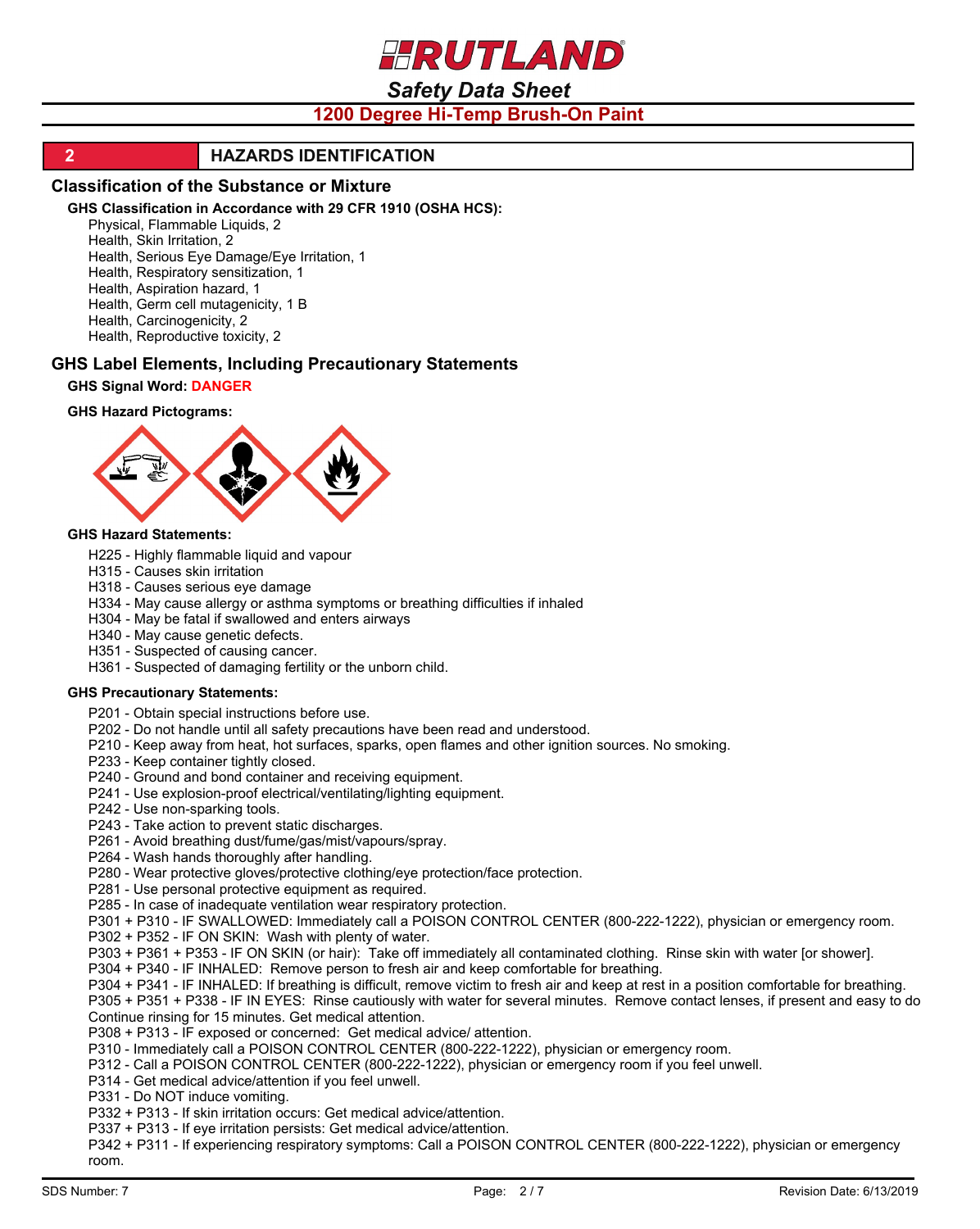

# **1200 Degree Hi-Temp Brush-On Paint**

P362 - Take off contaminated clothing.

P370 + P378 - In case of fire: Use dry chemical, foam or carbon dioxide to extinguish.

P403 - Store in a well-ventilated place.

P403 + P235 - Store in a well-ventilated place. Keep cool.

P405 - Store locked up.

P410 + P412 - Protect from sunlight. Do not expose to temperatures exceeding 50 °C/122 °F.

P501 - Dispose of contents/container according to all local, state and federal regulations.

## **Hazards not Otherwise Classified (HNOC) or not Covered by GHS**

**Route of Entry:** Eyes; Ingestion; Skin;

**Inhalation:** Can cause irritation and inflammation of the respiratory tract.

**Skin Contact:** May cause irritation.

**Eye Contact:** May cause irritation.

**Ingestion:** Aspiration hazard: Harmful or fatal if swallowed.

#### **3 COMPOSITION/INFORMATION OF INGREDIENTS**

| CAS#                                                                                                                           | % | Chemical Ingredients:<br>Chemical Name:                                                                                                   |
|--------------------------------------------------------------------------------------------------------------------------------|---|-------------------------------------------------------------------------------------------------------------------------------------------|
| $108 - 88 - 3$<br>$64742 - 89 - 8$<br>$78 - 83 - 1$<br>$7782 - 42 - 5$<br>$67 - 56 - 1$<br>$8052 - 41 - 3$<br>$64742 - 88 - 7$ |   | Toluene<br>VM&P Naphtha<br>Isobutyl alcohol<br>Graphite<br>Methanol<br>Mineral spirits 66<br>Solvent naphtha, petroleum, medium<br>aliph. |

Percentages withheld, Trade Secret.

# **4 FIRST AID MEASURES**

**Inhalation:** Remove to fresh air. Seek medical attention if cough or other symptoms develop or persist.

**Skin Contact:** Wash with plenty of water. Get medical attention if irritation develops or persists.

**Eye Contact:** Immediately flush eyes with plenty of water. After initial flushing, remove contact lenses and continue flushing for at least 15 minutes. If effects occur, consult a physician, preferably an ophthalmologist. May cause injury due to mechanical action.

**Ingestion:** If Swallowed, DO NOT INDUCE VOMITING. Immediately call a POISON CONTROL CENTER (1-800-222-1222), physician or emergency room imediately.

SIGNS AND SYMPTOMS OF OVEREXPOSURE

**EYES: Irritation** 

SKIN: Irritation, rash.

INHALATION: Cough and irritation to nose, throat and lungs. Headache, dizziness, confusion, nausea, tingling of skin, cold sweat and unconsciousness.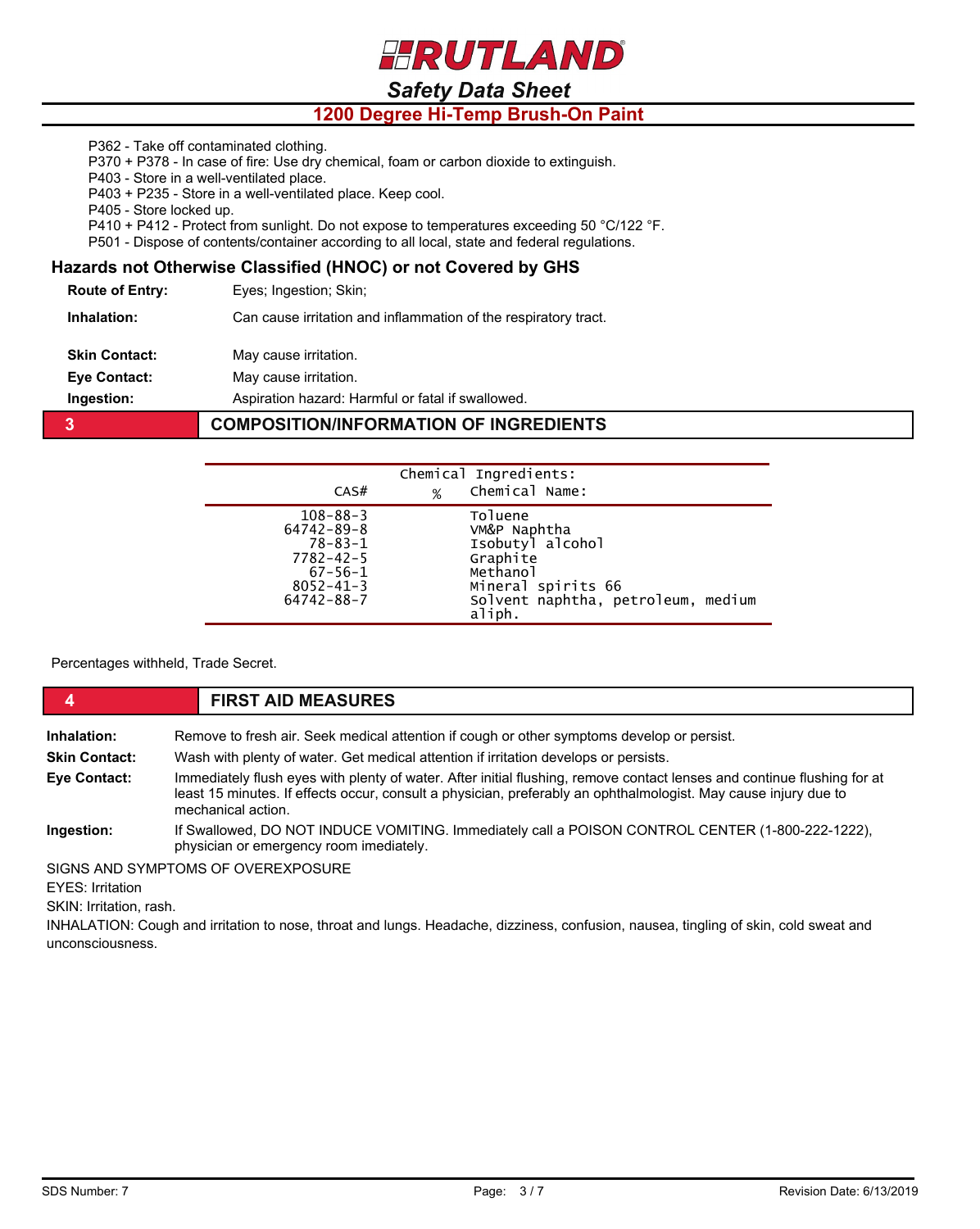

# **1200 Degree Hi-Temp Brush-On Paint**

# **5 FIRE FIGHTING MEASURES**

| <b>Flammability:</b>       | Flammable Liquid and Vapors |
|----------------------------|-----------------------------|
| <b>Flash Point:</b>        | 4 C (39 F)                  |
| <b>Flash Point Method:</b> | Not Available               |
| <b>Burning Rate:</b>       | Not Available               |
| <b>Autoignition Temp:</b>  | Not Available               |
| LEL:                       | 1                           |
| UEL:                       | 12                          |
|                            |                             |

Water spray, dry chemical, foam, carbon dioxide. Wear self contained breathing apparatus and other protective clothing.

## **6 ACCIDENTAL RELEASE MEASURES**

Spills should be contained, solidified and placed in suitable containers for disposal.

# **FIGURE 12 IN STORAGE Handling Precautions:** Avoid contact with eyes, skin and clothing. Use in a well-ventilated area. Avoid inhalation of vapors and mists. Keep away from sources of ignition. No smoking **Storage Requirements:** Avoid contact with eyes, skin and clothing. Keep away from heat, sparks, and flames. NO SMOKING. Store in a cool, well ventilated area. **8 EXPOSURE CONTROLS/PERSONAL PROTECTION Engineering Controls:** A system of local and/or general exhaust is recommended to keep employee exposures as low as possible. **Personal Protective Equipment:** Chemical resistant gloves; Exhaust ventilation; In poorly ventilated areas you must wear a supplied air respirator. Chemical splash goggles; Wear protective clothing, including long sleeves and gloves, to prevent skin contact.

**9 PHYSICAL AND CHEMICAL PROPERTIES**

| Appearance:                                     | <b>Black</b>                      |                              |                    |
|-------------------------------------------------|-----------------------------------|------------------------------|--------------------|
| <b>Physical State:</b>                          | Liquid                            | Odor:                        | Solvent            |
| <b>Odor Threshold:</b>                          | Not Available                     | <b>Molecular Formula:</b>    | Not Available      |
| <b>Particle Size:</b>                           | Not Available                     | Solubility:                  | Insoluble in water |
| <b>Spec Grav./Density:</b>                      | 0.863 g per L $/$ 7.2 lbs per gal | <b>Softening Point:</b>      | Not Available      |
| <b>Viscosity:</b>                               | Not Available                     | <b>Percent Volatile:</b>     | Not Available      |
| <b>Saturated Vapor</b><br><b>Concentration:</b> | Not Available                     | <b>Heat Value:</b>           | Not Available      |
| <b>Boiling Point:</b>                           | 175 F (79.4 C) to 383 F (195 C)   | <b>Freezing/Melting Pt.:</b> | Not Available      |
| Flammability:                                   | Flammable Liquid and Vapors       | <b>Flash Point:</b>          | 4 C (39 F)         |
| <b>Partition Coefficient:</b>                   | Not Available                     | Octanol:                     | Not Available      |
| <b>Vapor Pressure:</b>                          | Not Available                     | <b>Vapor Density:</b>        | Not Available      |
| pH:                                             | Not Available                     | VOC:                         | 5.57 lbs/gal       |
| Evap. Rate:                                     | Not Available                     | <b>Bulk Density:</b>         | 7.2 lbs per Gal    |
| <b>Molecular weight:</b>                        | Not Available                     | <b>Auto-Ignition Temp:</b>   | Not Available      |
| Decomp Temp:                                    | Not Available                     | UFL/LFL:                     | 0.7/11.4           |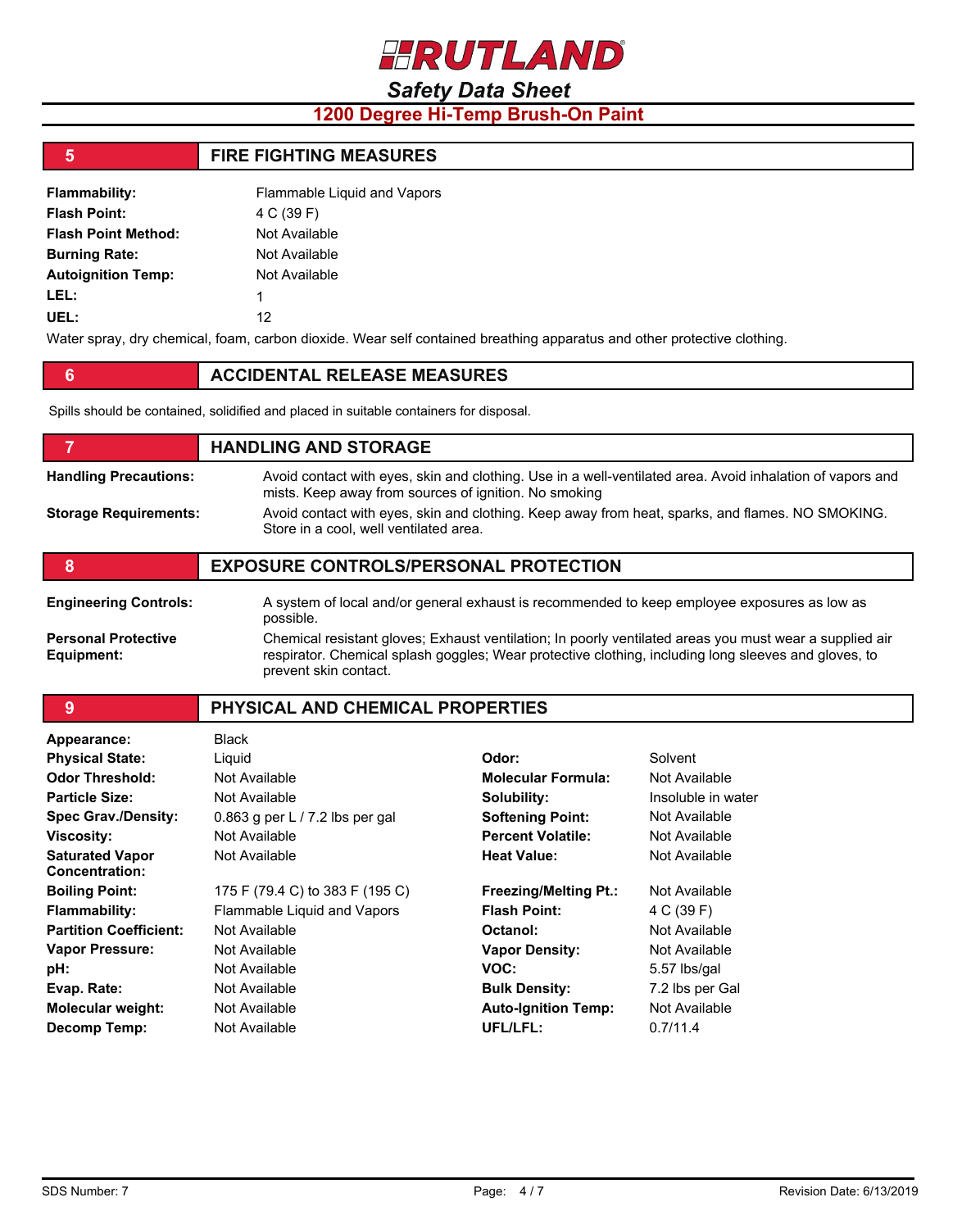

# **1200 Degree Hi-Temp Brush-On Paint**

#### **10 STABILITY AND REACTIVITY Reactivity:** This product is stable and non-reactive under normal conditions of use, storage and transport. **Chemical Stability: Conditions to Avoid:** Product is stable under normal conditions. None known.

No substances (materials) known that should be avoided. No hazardous decomposition products if stored and handled according to directions. Will not occur.

| <b>TOXICOLOGICAL INFORMATION</b> |
|----------------------------------|
|----------------------------------|

No data available.

**Materials to Avoid:**

**Hazardous Decomposition: Hazardous Polymerization:**

| <b>ECOLOGICAL INFORMATION</b> |
|-------------------------------|
|-------------------------------|

No information available

|  | <b>DISPOSAL CONSIDERATIONS</b> |
|--|--------------------------------|
|--|--------------------------------|

Dispose of this product in accordance with all applicable local, state and federal regulations.

| <b>TRANSPORT INFORMATION</b> |
|------------------------------|
|                              |

UN1263 Class 3, PGII, (Paint)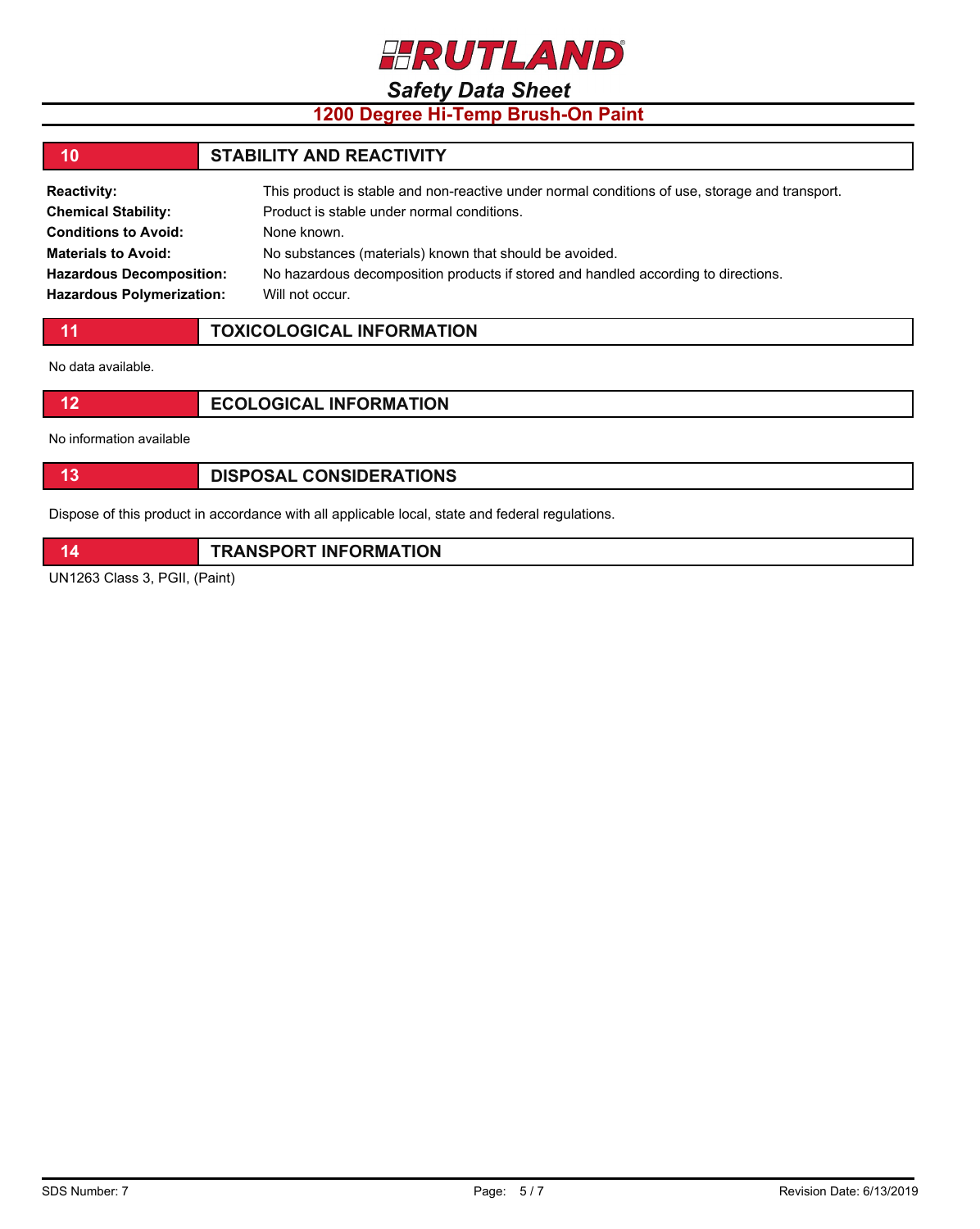HRUTLAND

# *Safety Data Sheet*

# **1200 Degree Hi-Temp Brush-On Paint**

## **15 REGULATORY INFORMATION**

[%] RQ (CAS#) Substance - Reg Codes

---------------------------------------------------------------- [--%] RQ(1000LBS), Toluene (108-88-3) CERCLA, CSWHS, EPCRAWPC, GADSL, HAP, MASS, NJHS, OSHAWAC, PA, PRIPOL, PROP65, SARA313, TOXICPOL, TOXICRCRA, TSCA, TXAIR, TXHWL

[--%] VM&P Naphtha (64742-89-8) TSCA

[--%] RQ(5000LBS), Isobutyl alcohol (78-83-1) CERCLA, MASS, OSHAWAC, PA, TOXICRCRA, TSCA, TXAIR, TXHWL

[--%] Graphite (7782-42-5) MASS, OSHAWAC, PA, TSCA, TXAIR

[--%] RQ(5000LBS), Methanol (67-56-1) CERCLA, GADSL, HAP, MASS, NJHS, OSHAWAC, PA, SARA313, TOXICRCRA, TSCA, TXAIR, TXHWL

[--%] Mineral spirits 66 (8052-41-3) MASS, OSHAWAC, PA, TSCA, TXAIR

[--%] Solvent naphtha, petroleum, medium aliph. (64742-88-7) TSCA



This product can expose you to chemicals including Toluene, and Methanol, which are known to the State of California<br>WARNING to gauge high defects as other reproductive harm. For more information as to use PGEWergings as a to cause birth defects or other reproductive harm. For more information go to www.P65Warnings.ca.gov.

Regulatory Code Legend

  $RQ$  = Reportable Quantity CERCLA = Superfund clean up substance CSWHS = Clean Water Act Hazardous substances EPCRAWPC = EPCRA Water Priority Chemicals GADSL = Global Automotive Declarable Substance List (GADSL) HAP = Hazardous Air Pollutants MASS = MA Massachusetts Hazardous Substances List NJHS = NJ Right-to-Know Hazardous Substances OSHAWAC = OSHA Workplace Air Contaminants PA = PA Right-To-Know List of Hazardous Substances PRIPOL = Clean Water Act Priority Pollutants PROP65 = CA Prop 65 SARA313 = SARA 313 Title III Toxic Chemicals TOXICPOL = Clean Water Act Toxic Pollutants TOXICRCRA = RCRA Toxic Hazardous Wastes (U-List) TSCA = Toxic Substances Control Act TXAIR = TX Air Contaminants with Health Effects Screening Level TXHWL = TX Hazardous Waste List